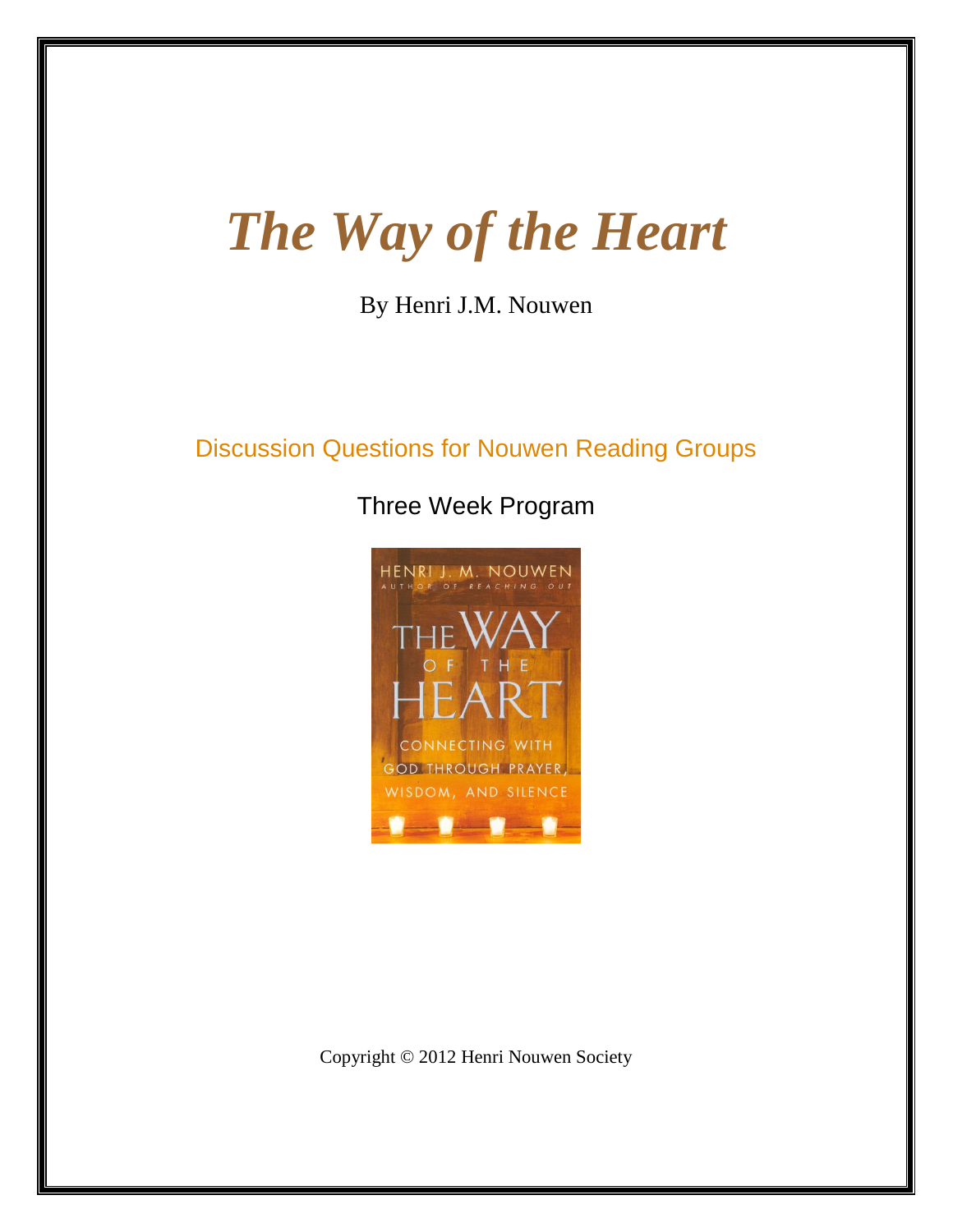## *The Way of the Heart Connecting with God through Prayer, Wisdom and Silence* by Henri J.M. Nouwen

© 1981 New York, NY: Ballantine Books, 100 pp. (paperback)

# Discussion questions for Nouwen Reading Groups

Prepared by Claire S. Merritt *Recommended number of meetings for this book: 3*

*The Way of the Heart* had its genesis in a seminar that Henri Nouwen taught at Yale University. In this short but profound book Henri turns to the spirituality of the Desert Fathers to show his readers a spiritual path away from the noise, busyness and consumerism of modern life toward a life centered in God. He divides this path into three disciplines: solitude, silence and prayer, the practice of which leads the individual from preoccupation with the superficiality of ordinary existence into the depth of life devoted to God.

#### **Meeting #1 (***Prologue* **and** *Solitude***, pp. 1-32) – Questions for Discussion:**

#### *Prologue*

- 1. Writing in the early 1980's, Henri says that "our world has embarked on a suicidal journey" (p. 1). What does he mean and in what ways is his statement still true a quarter century later?
- 2. Henri found it difficult to minister to others during his troubled times. What obstacles to ministry do you encounter in your life?
- 3. The fourth and fifth century Desert Fathers and Mothers sought escape from the conformity to their world. Where do you seek spiritual refuge?

#### *Solitude*

- 1. St. Anthony was "transformed into the new self of Jesus Christ" (p. 10) during his solitary life in the desert. What role has solitude played in your life?
- 2. Henri states: "The secular or false self is the self which is fabricated … by social compulsion" (p. 13). What is the false self? Which social compulsions do you find hard to resist?
- 3. How does Henri distinguish solitude from privacy? In what ways is the solitude of the Desert Fathers more than just time to be alone?
- 4. Why is it essential that the experience of solitude be centered in Christ?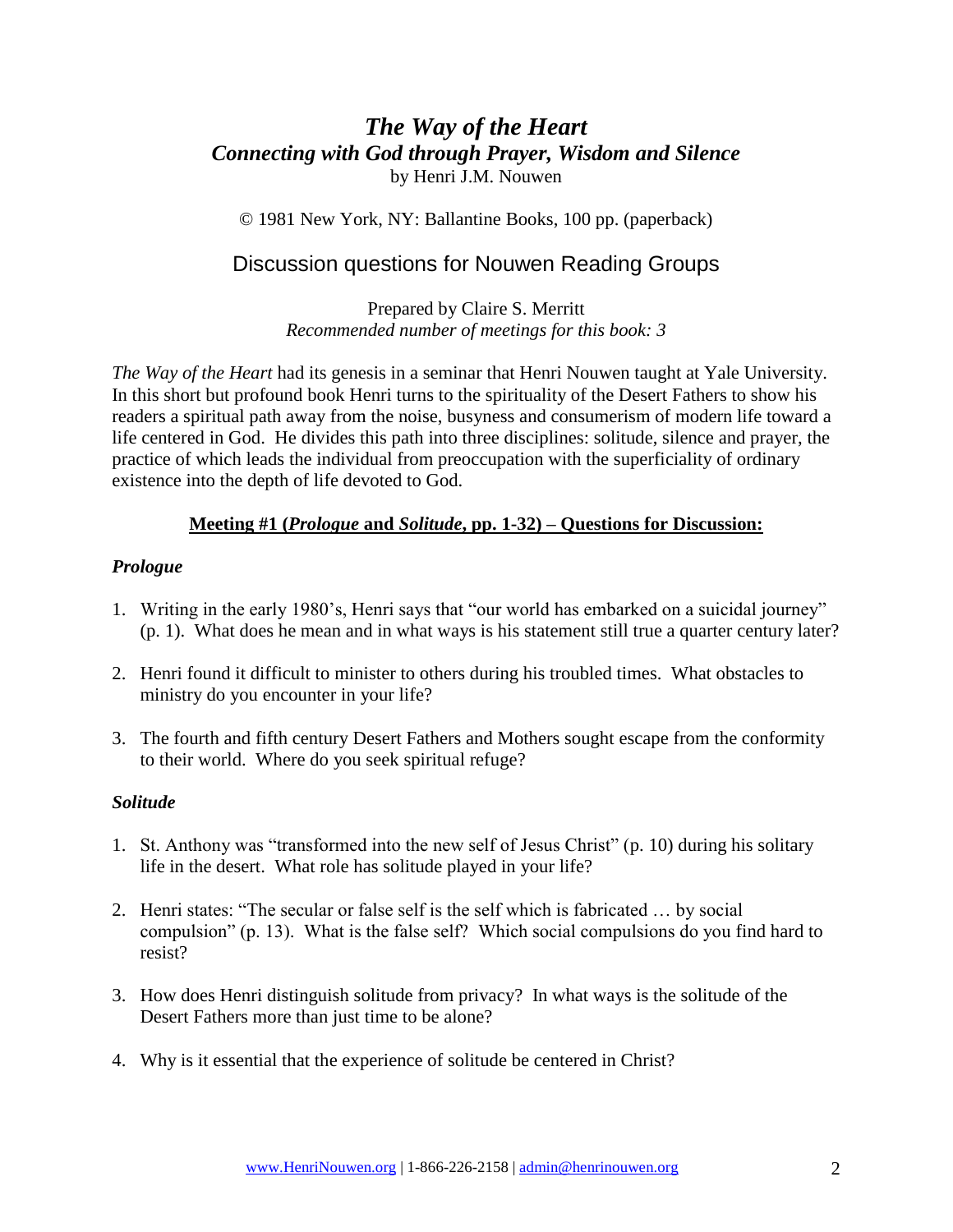- 5. Henri says: "We have, indeed, to fashion our own desert where we can withdraw every day, shake off our compulsions, and dwell in the gentle healing presence of our Lord" (p. 21). If you have created such a desert for yourself, describe it. If not, what can you do to fashion it?
- 6. "Compassion is the fruit of solitude and the basis of all ministry" (p. 24). What does real compassion require and why can it be so difficult?
- 7. How is compassion incompatible with judgment?
- 8. Discuss Henri's statement: "The goal of our life is not people. It is God" (p. 32).

#### **Notes**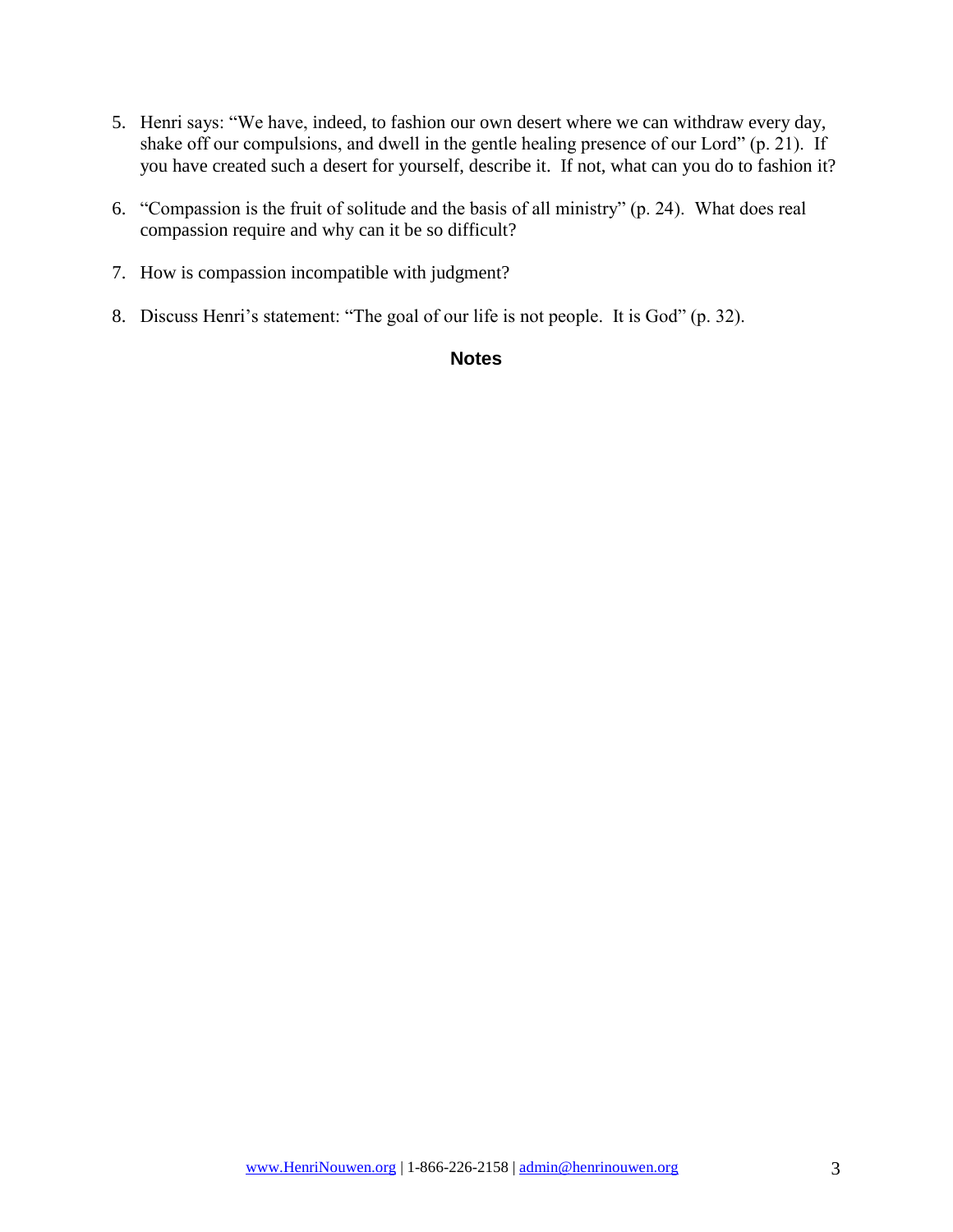#### **Meeting #2 (***Silence***, pp. 33-60 – Questions for Discussion:**

- 1. "Silence is solitude practiced in action" (p. 36). Describe an incident where silence, yours or someone else's, was more powerful than words.
- 2. "The word no longer communicates, no longer fosters communion, no longer creates community, and therefore no longer gives life" (p. 39). Where do you experience an overabundance of words diminishing the quality of your life?
- 3. For the Desert Fathers "the word is the instrument of the present world and silence is the mystery of the future world" (p. 42). How do you interpret this statement?
- 4. If we are pilgrims, as Henri states, how can silence keep us from sin? Do you agree that silence is generally preferable to speaking? Under what circumstances could silence become a sin?
- 5. "Our first and foremost task is faithfully to care for the inward fire so that when it is really needed it can offer warmth and light to lost travelers" (p. 47). How can silence aid us in this task?
- 6. "A word with power is a word that comes out of silence" (p. 48). How does our own silence participate in God's silence?
- 7. Henri recognizes that silence during a worship service can make us feel uneasy. How do you respond to such silence? How can we transform restless silence into peaceful silence in which we can experience God's presence?
- 8. According to Henri "pastoral counseling is the attempt to lead fearful parishioners into the silence of God" (p. 55). If you have ever sought pastoral counseling, how did it help you?
- 9. "Silence is primarily a quality of the heart that leads to ever-growing charity" (p. 57). How does this silence go beyond simply not speaking?

#### **Notes**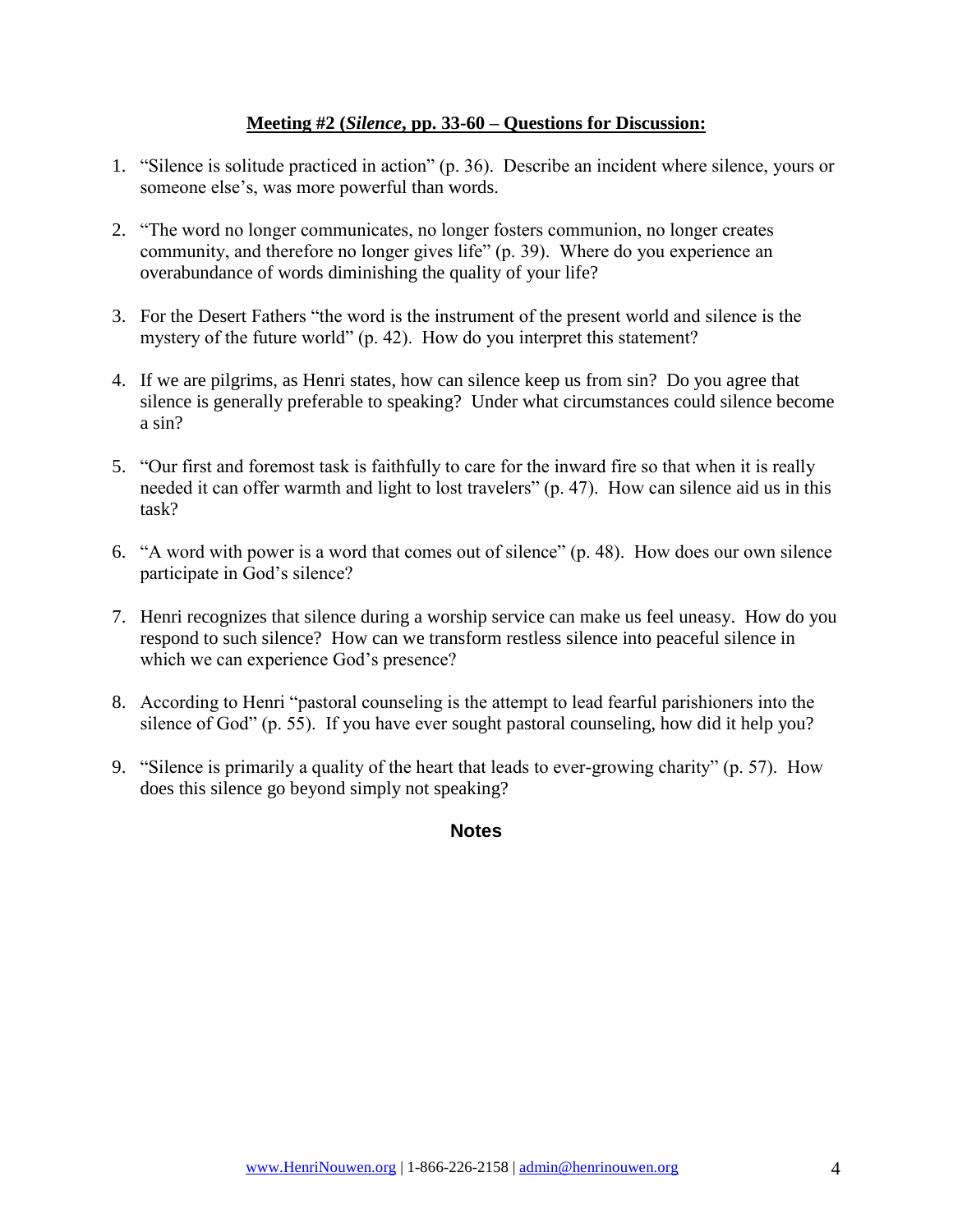#### **Meeting #3 (***Prayer* **and** *Epilogue,* **pp. 61-96) – Questions for Discussion:**

- 1. According to Henri, the real purpose of desert life is to pray always. To that end, what is the role of solitude and silence?
- 2. Henri describes our mistaken notion that sees "prayer primarily as an activity of the mind that involves above all else our intellectual capacities" (p. 68). Describe your experience of prayer. Is it primarily talking to God or is it something else?
- 3. In the tradition of hesychasm "Prayer is standing in the presence of God with the mind in the heart" (p. 74). Discuss your understanding of "heart" according to this tradition. How does it differ from our popular notion?
- 4. What does Henri mean when he says that "the prayer of the heart is the prayer of truth" (p. 75)?
- 5. In prayer why are a few short, simple words preferable to a long discourse? Do you have any brief prayers that you repeat?
- 6. How has Henri's explanation helped you understand what it means to "pray without ceasing" (1 Thessalonians 5:17)?
- 7. "Through prayer we can carry in our heart all human pain and sorrow, all conflicts and agonies, all torture and war, all hunger, loneliness, and misery, not because of some great psychological or emotional capacity, but because God's heart has become one with ours" (p. 86). Share your reflections on this mystery of prayer.
- 8. How is the prayer of the heart at the very center of ministry?
- 9. Henri has found great value in the spirituality of the Desert Fathers and Mothers. What have you found in his reflections that you can incorporate in your own spiritual life?

**Notes**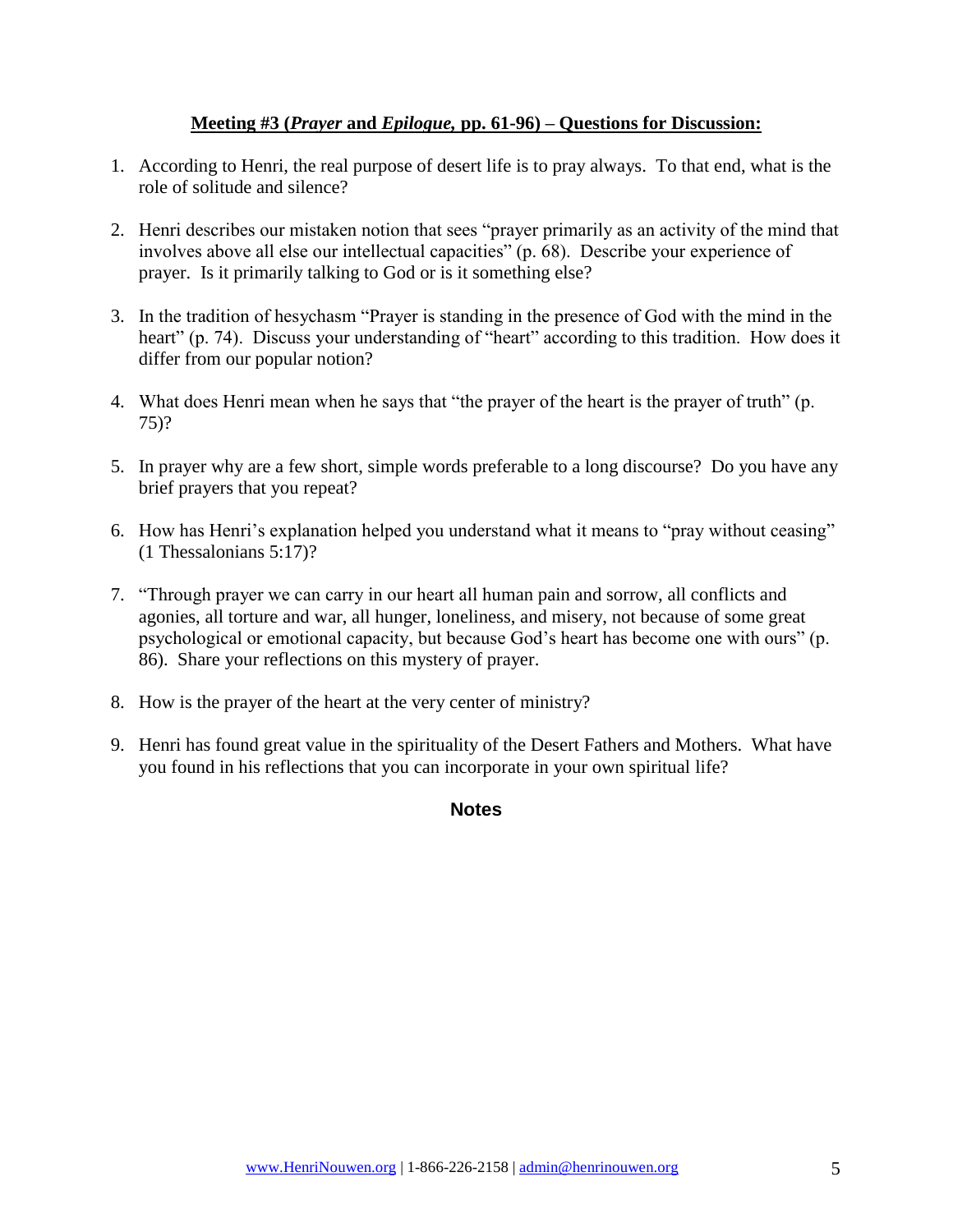

# About Henri Nouwen

The internationally renowned priest and author, respected professor and beloved pastor Henri J.M. Nouwen wrote over 40 books on the spiritual life. He corresponded regularly in English, Dutch, German, French and Spanish with hundreds of friends and reached out to thousands through his Eucharistic celebrations, lectures and retreats. Since his death in 1996, ever-increasing numbers of readers, writers, teachers and seekers have been guided by his literary legacy. Nouwen's books have sold over 2 million copies and been published in over 22 languages.

Born in Nijkerk, Holland, on January 24, 1932, Nouwen felt called to the priesthood at a very young age. He was ordained in 1957 as a diocesan priest and studied psychology at the Catholic University of Nijmegen. In 1964 he moved to the United States to study at the Menninger Clinic. He went on to teach at the University of Notre Dame, and the Divinity Schools of Yale and Harvard. For several months during the 1970s, Nouwen lived and worked with the Trappist monks in the Abbey of the Genesee, and in the early 1980s he lived with the poor in Peru. In 1985 he was called to join L'Arche in Trosly, France, the first of over 100 communities founded by Jean Vanier where people with developmental disabilities live with assistants. A year later Nouwen came to make his home at L'Arche Daybreak near Toronto, Canada. He died suddenly on September 21<sup>st</sup>, 1996, in Holland and is buried in King City, Ontario, not far from the Daybreak Community.

Nouwen believed that what is most personal is most universal. He wrote, "By giving words to these intimate experiences I can make my life available to others." His spirit lives on in the work of the Henri Nouwen Society, Henri Nouwen Stichting (Holland), the Henri Nouwen Legacy Trust, the Henri J. M. Nouwen Archives and Research Collection, and in all who live the spiritual values of communion, community and ministry, to which he dedicated his life.

> For more information about Henri Nouwen, his writing and the work of the Henri Nouwen Society visit: [www.HenriNouwen.org.](http://www.henrinouwen.org/henri/about/)

 $\overline{a}$ 

<sup>&</sup>lt;sup>1</sup> Photo of children with Henri in Guatemala by Peter Weiskel. Used with permission.

<sup>2</sup> Henri Nouwen in Ukraine.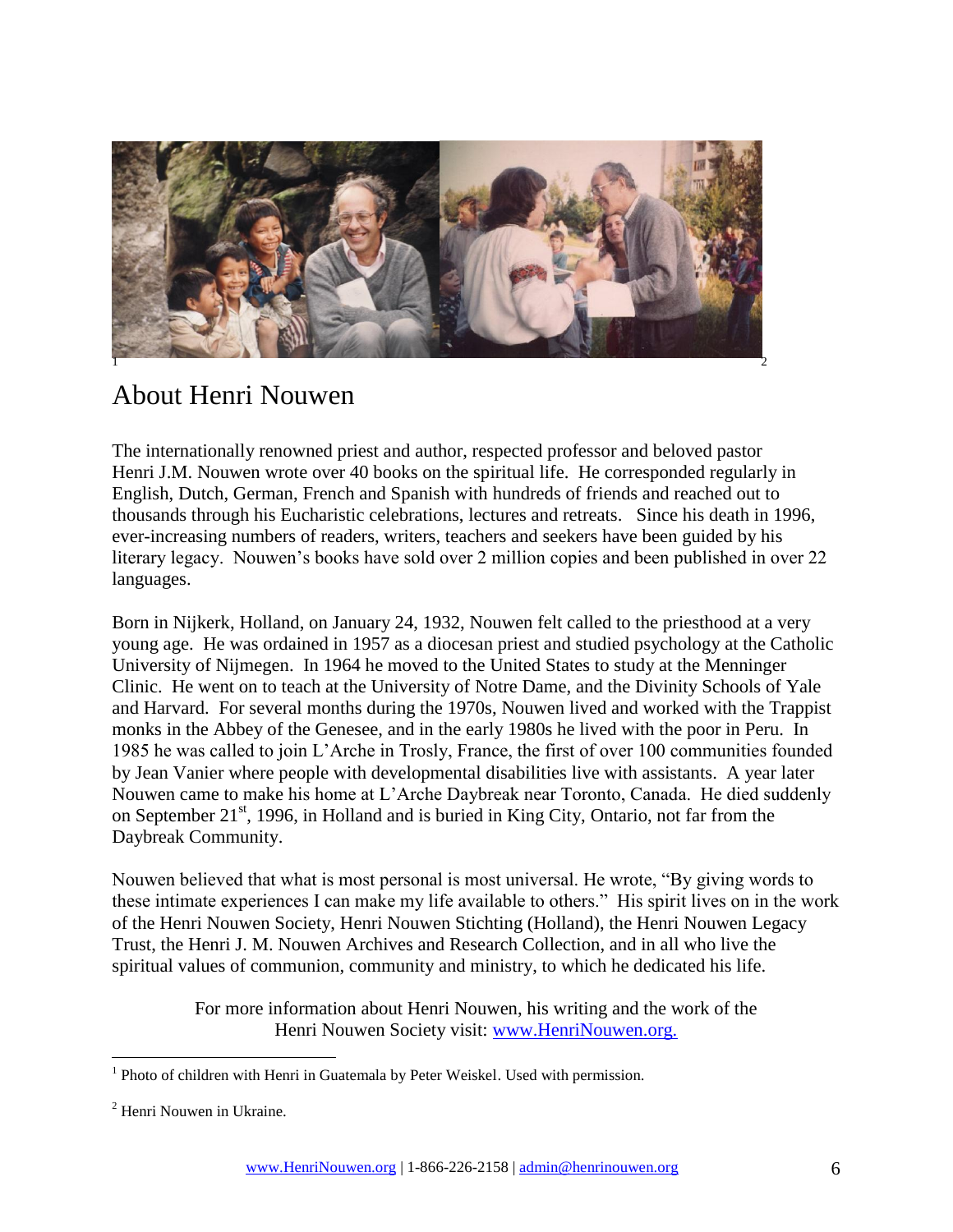**Nouwen Reading Group Book:\_\_\_\_\_\_\_\_\_\_\_\_\_\_\_\_\_\_\_\_\_\_\_\_\_\_\_\_\_\_\_\_**

### **Group Members**:

| <b>Name</b> | <b>Phone Number</b> | E-mail |
|-------------|---------------------|--------|
|             |                     |        |
|             |                     |        |
|             |                     |        |
|             |                     |        |
|             |                     |        |
|             |                     |        |
|             |                     |        |
|             |                     |        |
|             |                     |        |
|             |                     |        |
|             |                     |        |
|             |                     |        |
|             |                     |        |
|             |                     |        |
|             |                     |        |
|             |                     |        |
|             |                     |        |
|             |                     |        |
|             |                     |        |

# **Leadership tasks that could be shared within your group:**

| Date of<br>meeting | Prayer/song<br>and check-in<br>with each<br>other | <b>DVD</b><br>segments:<br>Journey of the<br>Heart | <b>Reader:</b><br>themes,<br>questions, text<br>passages | <b>Discussion</b><br>leader | <b>Refreshments</b> |
|--------------------|---------------------------------------------------|----------------------------------------------------|----------------------------------------------------------|-----------------------------|---------------------|
|                    |                                                   |                                                    |                                                          |                             |                     |
|                    |                                                   |                                                    |                                                          |                             |                     |
|                    |                                                   |                                                    |                                                          |                             |                     |
|                    |                                                   |                                                    |                                                          |                             |                     |
|                    |                                                   |                                                    |                                                          |                             |                     |
|                    |                                                   |                                                    |                                                          |                             |                     |
|                    |                                                   |                                                    |                                                          |                             |                     |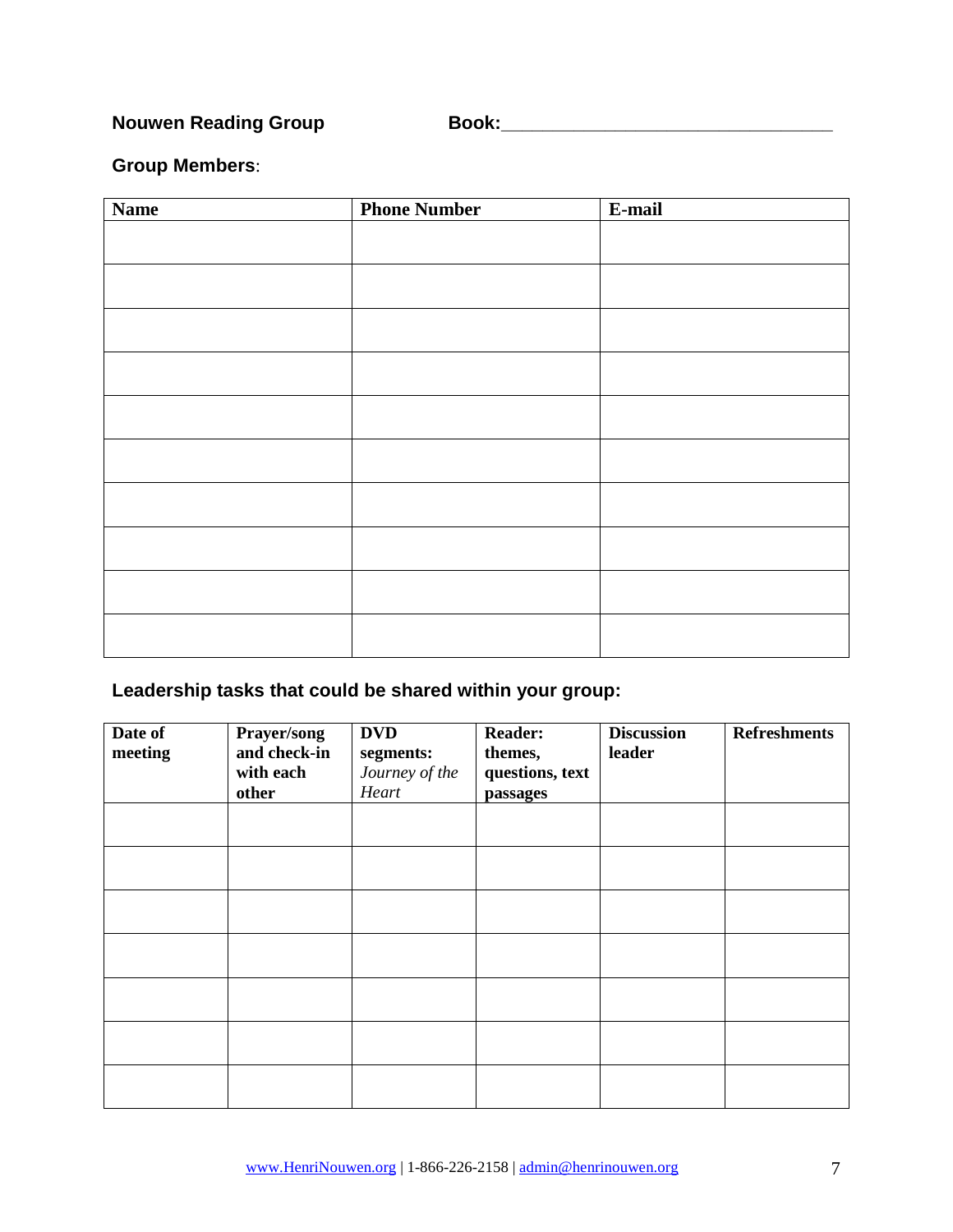## **Nouwen Reading Groups** Feedback Form



Thank you for your interest in Nouwen Reading Groups! We would be most appreciative if you could take a few minutes at the end of your last meeting to complete this feedback form and send to our office in the United States or Canada. We are eager to hear about your experience in the group and about the materials prepared by the Henri Nouwen Society. We continue to learn as we go along and with your help, we hope to improve and expand our offerings. Blessings!

1. Why did you decide to start/join a Nouwen reading group? (check as many as are appropriate for you)

| $\Box$ Enjoy discussing books $\Box$ Interested in discussions of a spiritual nature |                                        |
|--------------------------------------------------------------------------------------|----------------------------------------|
| $\Box$ Enjoy getting together with friends for any reason                            | $\Box$ Want to meet new people who are |
| interested in spirituality $\Box$ Nouwen's writing resonates with me                 |                                        |
| $\Box$ Did not know Nouwen's work but was interested $\Box$ Other:                   |                                        |

2. How did you invite people to join your reading group/hear about the reading group?

\_\_\_\_\_\_\_\_\_\_\_\_\_\_\_\_\_\_\_\_\_\_\_\_\_\_\_\_\_\_\_\_\_\_\_\_\_\_\_\_\_\_\_\_\_\_\_\_\_\_\_\_\_\_\_\_\_\_\_\_\_\_\_\_\_\_\_\_\_\_\_

|                                                   | $\Box$ Spoke with friends/co-workers $\Box$ Notice in church bulletin/newsletter |
|---------------------------------------------------|----------------------------------------------------------------------------------|
| $\Box$ Announcement to congregation $\Box$ Other: |                                                                                  |

3. What book did you reflect on?

4. Why were you interested in discussing this particular book?

5. How would you evaluate the Henri Nouwen Society reflection guide? (please circle appropriate number)

\_\_\_\_\_\_\_\_\_\_\_\_\_\_\_\_\_\_\_\_\_\_\_\_\_\_\_\_\_\_\_\_\_\_\_\_\_\_\_\_\_\_\_\_\_\_\_\_\_\_\_\_\_\_\_\_\_\_\_\_\_\_\_\_\_\_\_\_\_\_\_\_

| Not helpful                                                          |                |         |  |              | Extremely helpful |                             |
|----------------------------------------------------------------------|----------------|---------|--|--------------|-------------------|-----------------------------|
| $1 \quad 2$                                                          | $\overline{3}$ | 4 5 6 7 |  | $\mathbf{8}$ |                   |                             |
| 6. How was the reflection guide used?                                |                |         |  |              |                   |                             |
| $\Box$ Used it as a starting point only $\Box$ Followed it carefully |                |         |  |              |                   | $\Box$ Didn't use it at all |